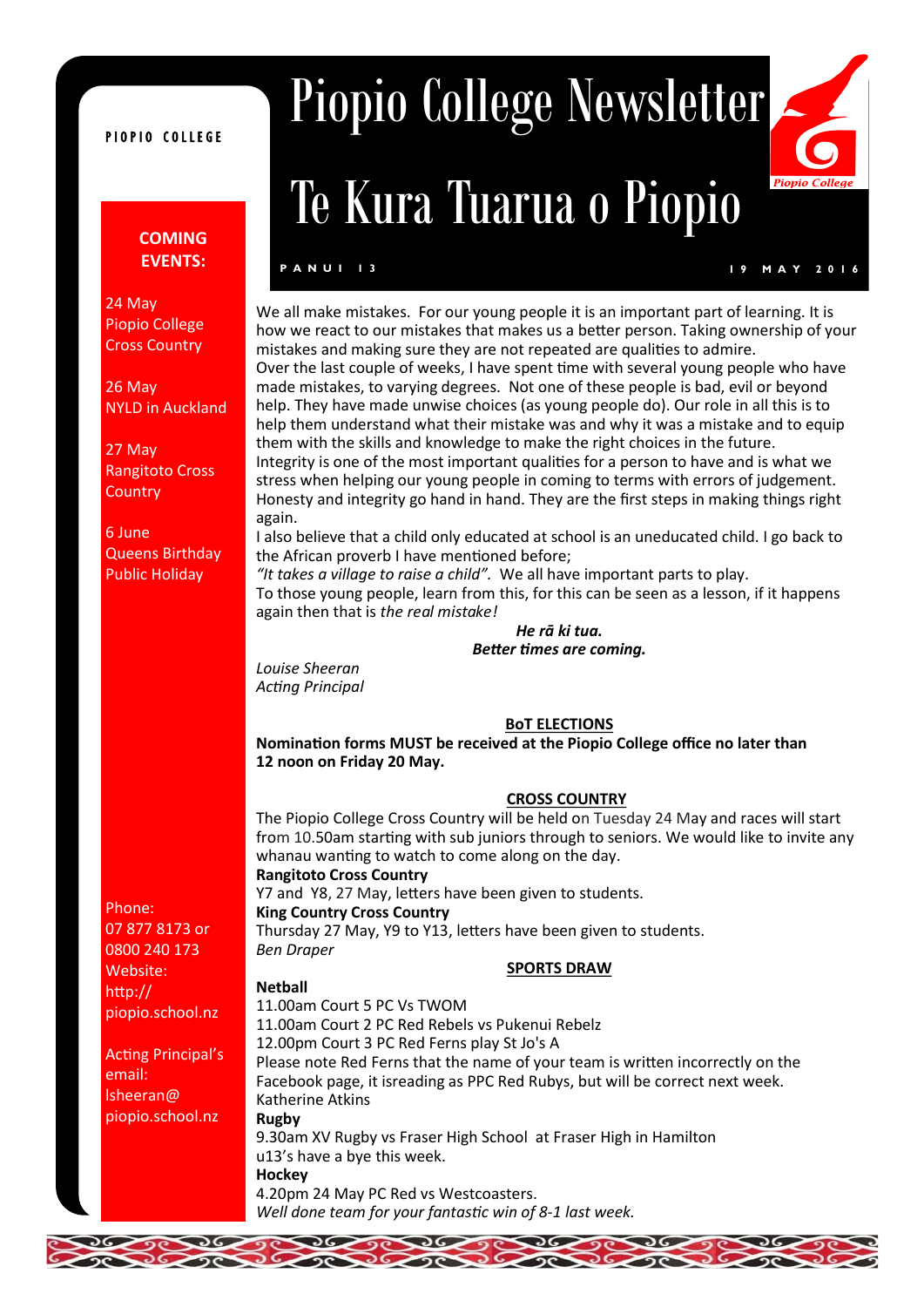## **HOMELEARNING**

Well done on those who submitted some examples of home-learning. Keep it up and try to motivate others to do so. This week, we have added a Spanish translation of this week's whakatauki. Have a go and try to pronounce the words. Otherwise, enjoy completing the other activities with your whanau.

## Home



### *He whakatauki o te wiki:*

Whāia te iti kahurangi ki te tūohu koe me he maunga teitei *Aim for the highest cloud so that if you miss it, you will hit a lofty mountain* Apunta a la nube más alta . Si se olvida de que aterrizará en una alta montaña.



1. Discuss this week's whakatauki and write an "explanation" of it's meaning.

2. Imagine you are rennovating your house; maybe some new carpet and/or wallpaper. Measure up your

house and go online and find some products to use. Work out how much area you need to cover and what it might cost.

- 3. Play a game of "Ready, Steady, Cook", and share the "recipe" you use.
- 4. Create an overseas adventure. Map out your dream destinations and activities you will be involved in. Design your Itinerary and work out how much it will cost.
- *5.* Design a futuristic car.

*When submitting your examples of home-learning, include your name and Tutor.* 

## **UNIFORM REMINDER**

At the end of last term there was a notice in the newsletter regarding uniforms. Although there has been a slight improvement in students having the correct uniform we would just like to remind everyone what is expected.

Shoes must be black with black school uniform socks for boys, girls can wear black or white socks students are permitted to wear only Piopio College hats/beanies, as well as only Piopio College jackets.

Please support our school value of **PRIDE** and ensure your child wears the correct uniform. Thank you!

### **VETS TALK FACIAL ECZEMA**

- *Realise the extent of subclinical liver damage with relevant local data.*
- *Discover more about FE Genetics, FE Tolerant ram selection and how to read through the marketing hype.*
- *Take charge and minimise the effects on your farm. FE is not going away!*

*Friday 27 May at 11.00am at The Night Owl. RSVP at the clinic. Free pizza for lunch.*